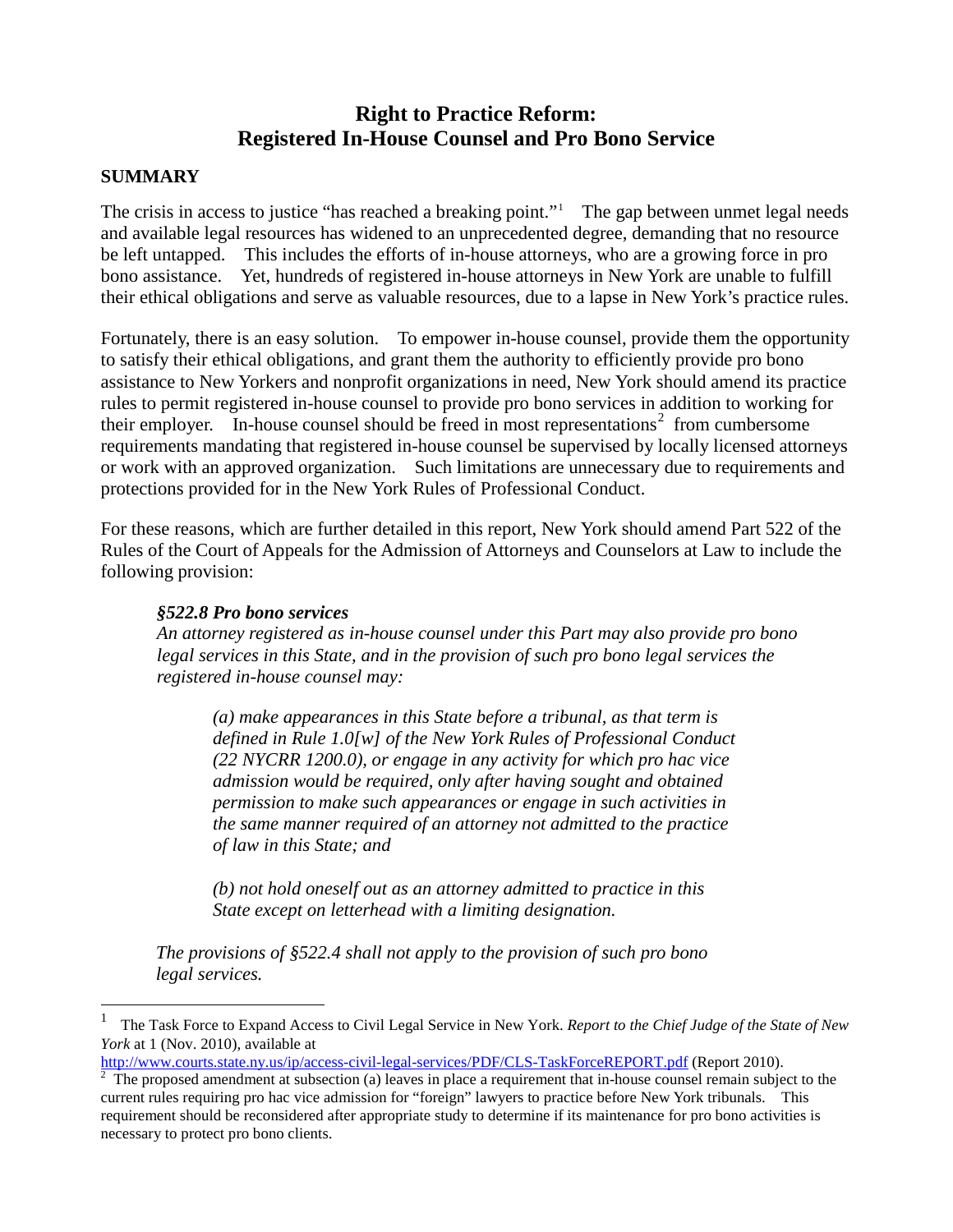### **REPORT**

Effective April 20, 2011, New York implemented "Rules for the Registration of In-house Counsel" that permit in-house counsel who are licensed to practice in another jurisdiction but not in New York to work for their company in New York.<sup>[3](#page-0-1)</sup> This rule does not include language permitting those lawyers to also engage in pro bono work.<sup>[4](#page-1-1)</sup>

This report proposes that New York amend its rule and grant registered in-house counsel the authority to engage in pro bono services. It suggests language that would enable registered in-house counsel to provide pro bono support free from unnecessary restrictions but subject to the same ethical and disciplinary rules that apply to attorneys licensed to practice in New York as well as, until further study is completed, the *pro hac vice* admission rules that apply to attorneys not licensed to practice in the State.

#### *The State of Legal Needs in New York*

Legal services in the United States and New York are in crisis. According to the national Comprehensive Legal Needs Study of the American Bar Association, 80 percent of the legal needs of low income people go unmet.<sup>[5](#page-1-2)</sup> This number has been reaffirmed in legal needs studies across the nation.<sup>[6](#page-1-3)</sup> In addition, the Legal Services Corporation (LSC) found in 2005 that there is only one legal services attorney for every  $6,861$  low income persons.<sup>[7](#page-1-4)</sup> Coupled with the recent cuts in legal aid resources, including Interest on Lawyer Account Funds (IOLA) and the \$56 million decrease in basic field funding for LSC for Fiscal Year 2012, the situation for low-income individuals, the lawyers who assist them, and court systems around the nation is devastating. Providing essential legal assistance to persons in need and the organizations that support them helps stabilize communities and ensures the viability of public trust in the justice system.

In New York, the situation is equally dire. Charged by the courts to assess the degree of unmet legal needs, the Task Force to Expand Access to Civil Legal Services in New York (Task Force) issued a report to the Chief Judge in 2010 that reveals that more than 2.3 million people in New York attempt to navigate the legal system without the assistance of counsel.<sup>[8](#page-1-5)</sup> Most of these people

<span id="page-1-6"></span><sup>3</sup> <sup>3</sup> Part 522 of the Rules of the Court of Appeals for the Registration of In-House Counsel, relating to the registration of in-house counsel in New York.

<sup>4</sup> To date, more than 350 in-house counsel have registered to practice in New York.

<span id="page-1-2"></span><span id="page-1-1"></span><sup>5</sup> American Bar Association, *Legal Needs and Civil Justice: A Survey of Americans. Major Findings from the Comprehensive Legal Needs Study* (1994), available at

<span id="page-1-3"></span> $\overline{6}$  $\overline{6}$  $\overline{6}$  In 2004, nine state studies found that less than 20 percent of the legal needs of low-income people were being met. *See,* Legal Services Corporation, *Documenting the Justice Gap in America, The Current Unmet Civil Legal Needs of Low-Income Americans, Overview* at 2 (2005), available at <http://www.lsc.gov/pdfs/JusticeGapReportOverview120105.pdf>

<span id="page-1-4"></span><span id="page-1-0"></span><sup>7</sup> Legal Services Corporation, *Documenting the Justice Gap in America: The Current Unmet Civil Legal Needs of Low-Income Americans* at 15 (2005), available a[t http://www.lsc.gov/justicegap.pdf.](http://www.lsc.gov/justicegap.pdf)

<span id="page-1-5"></span><sup>8</sup> Report 2010 at 12.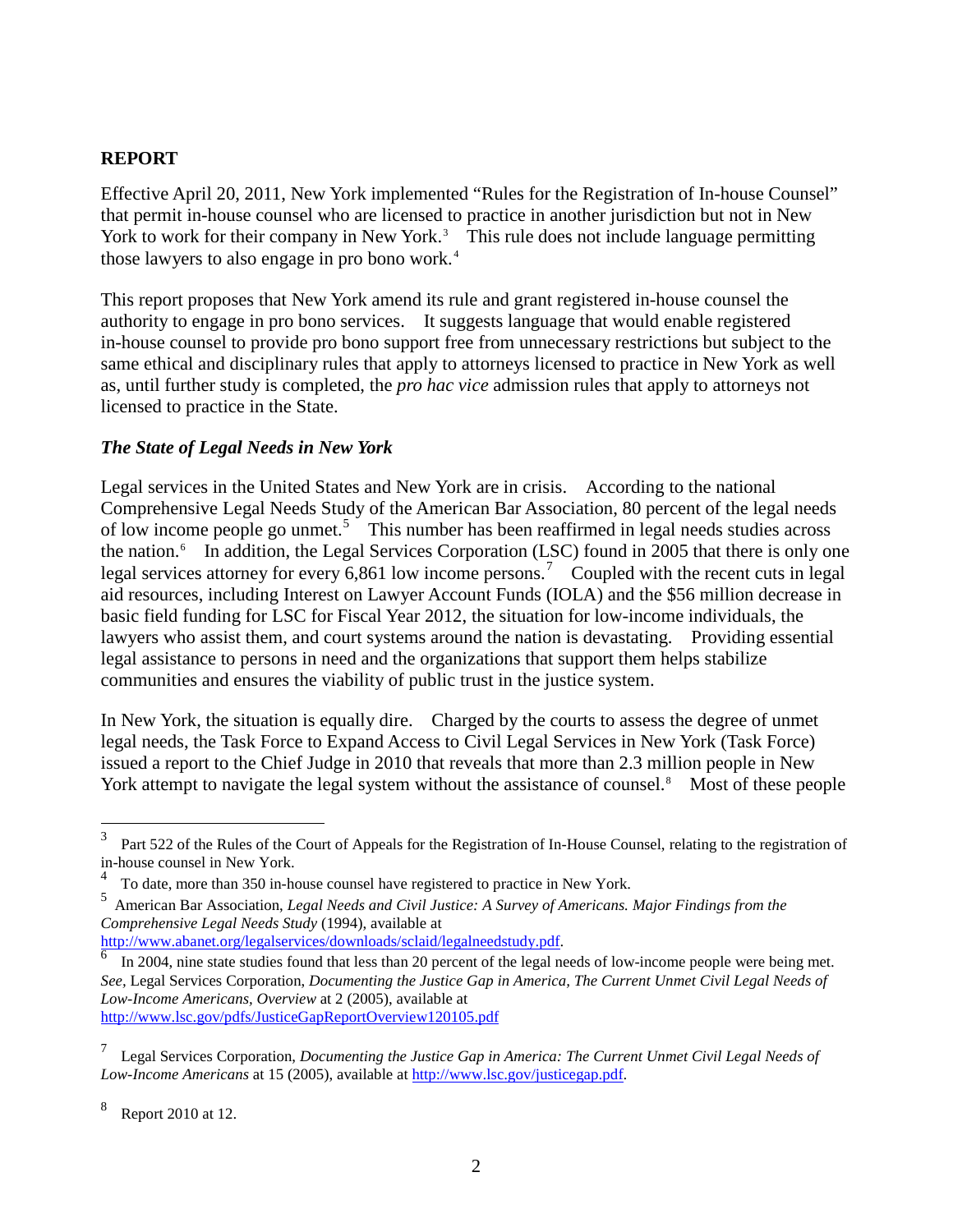are low-income New Yorkers and are unrepresented not by choice but due to financial limitations.

This report also states that annually nearly 3 million low-income New Yorkers are faced with a civil legal problem and 1.2 million face three or more legal problems.<sup>[9](#page-1-6)</sup> Yet, IOLA funded legal services organizations handle only about 260,000 matters a year, creating a tremendous gap in the provision of legal services to those in need. Providers in New York are serving, at best, only 20 percent of the need. $10$ 

Just as, nationally, there are not enough legal service lawyers to assist the number of low-income individuals in need, in New York, legal service providers reported that, in 2009, they turned away 50 percent of eligible low-income New Yorkers due to lack of resources.<sup>[11](#page-2-1)</sup> In 2010, as the weight of the recession continued to impact the most vulnerable, legal aid organizations reported a substantial increase in the number of individuals turned away. <sup>12</sup> Importantly, this increase does not include or reflect the number of low-income people who are unaware of their rights or who do not seek assistance from legal service organizations.

New York's charitable organizations face a similar dilemma in obtaining necessary legal services. According to Charity Corps, a joint initiative of the New York State Bar Association and the New York Attorney General's office, New York State is home to approximately 80,000 charities that enrich communities and provide crucial services to residents across the state. However, most New York State charities are comparatively small in size. An estimated 80 percent of New York nonprofits do not have access to legal counsel to properly address organizational legal needs such as employment law issues, contract reviews, real estate matters, and board governance/fiduciary responsibilities - important issues that when properly addressed, help ensure that charitable assets are being efficiently used, and that legal matters are properly identified and addressed before they become problems. [13](#page-2-3)

Despite the increase in demand, funding for legal service organizations has decreased dramatically. New York State IOLA revenues for civil legal services, a critical source of legal services funding, fell from \$32 million in 2008 to \$6.5 million in 2010 and  $2011$ .<sup>[14](#page-2-4)</sup> More than 57 percent of legal service organizations report staffing reductions because of decreased resources, increasing the

<span id="page-2-5"></span>[http://www.nycourts.gov/ip/access-civil-legal-services/PDF/CLS-2011TaskForceREPORT\\_web.pdf](http://www.nycourts.gov/ip/access-civil-legal-services/PDF/CLS-2011TaskForceREPORT_web.pdf) (Report 2011).

<span id="page-2-1"></span> $11$  Report 2010 at 4.

<span id="page-2-2"></span><sup>12</sup> *Id.*

http://www.nysba.org/Content/NavigationMenu/ForAttorneys/CharityCorpsResources/Full\_Program\_Descrip.htm

<span id="page-2-4"></span>Report 2011 at 1.

 <sup>9</sup> *Id.* at 11.

<span id="page-2-0"></span><sup>10</sup> The Task Force to Expand Access to Civil Legal Service in New York. *Report to the Chief Judge of the State of New York* at 1 (Nov. 2011), available at

<span id="page-2-3"></span><sup>&</sup>lt;sup>13</sup> See "Charity Corps: NYSBA & NYAG Joint Initiative to Secure Pro Bono Legal Services for Unrepresented Charities in New York ," available at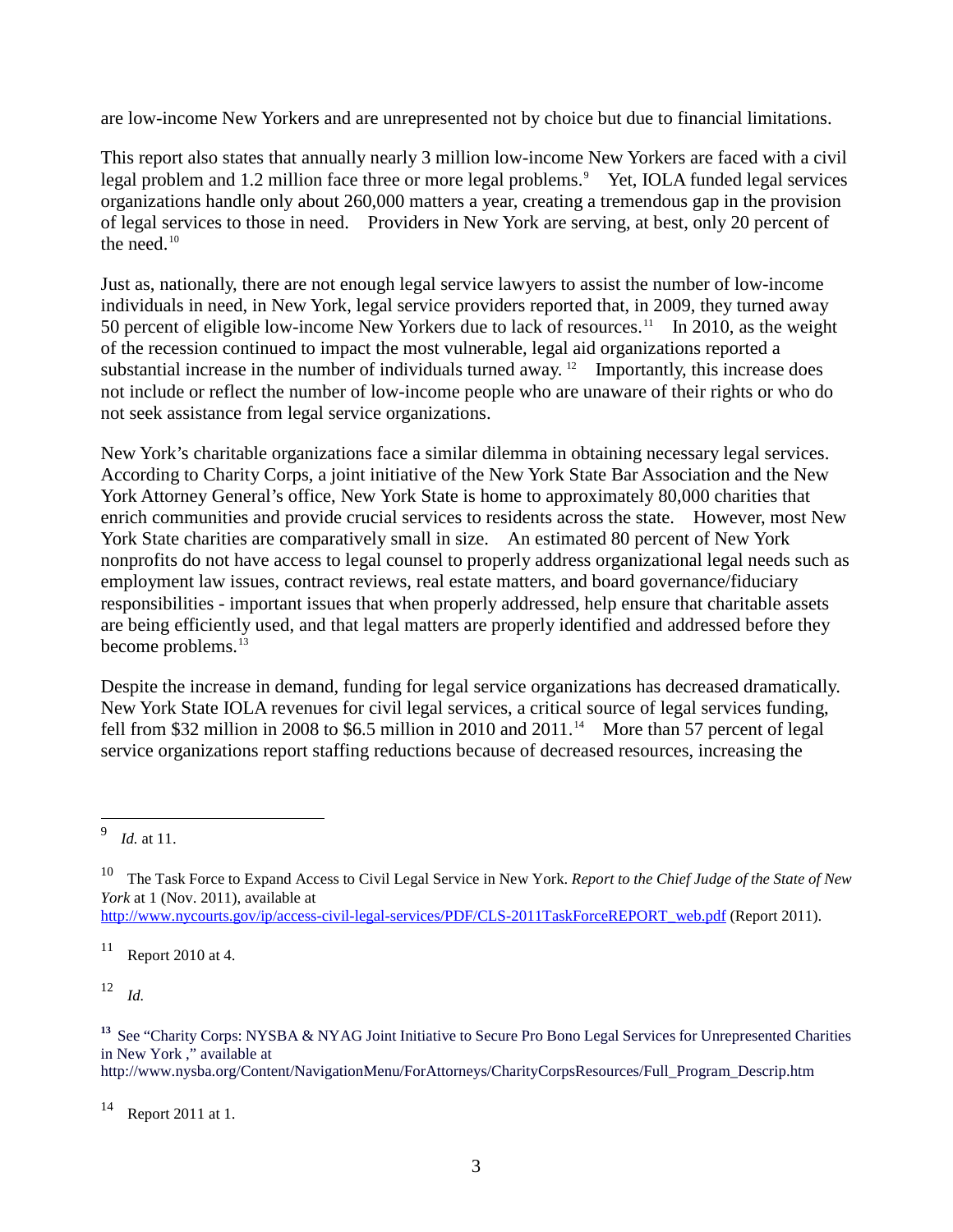number of low-income individuals the organizations are unable to serve.<sup>15</sup>

This gap between the need for legal services and the services available for low-income individuals and organizations that support them has a tremendous impact on the judicial system in New York.<sup>[16](#page-3-0)</sup> The Task Force reports that judges in New York found that valid court claims are lost because unrepresented parties do not present evidence or understand the law.<sup>[17](#page-3-1)</sup> Courts must spend tens of thousands of hours trying to assist the unrepresented, becoming less efficient and impairing the quality of justice for all New Yorkers, even those with representation.*[18](#page-3-2)*

# *The Need for Pro Bono Service*

While pro bono assistance alone cannot fill the widening gap between legal needs and available assistance, the Task Force continues to emphasize leveraging resources through pro bono work. In its most recent report, the Task Force lists "increasing the available pro bono assistance by private lawyers" as one of its "significant non-monetary recommendations."<sup>[19](#page-3-3)</sup> With additional pro bono resources, there is potential to increase representation and expand the work of legal service organizations. Currently in New York, the private bar contributes over 2 million hours of pro bono service to low-income individuals and communities, and the nonprofits that serve them.<sup>20</sup> However, there still remains a significant untapped resource.

# *Growing Willingness and Capacity of In-House Pro Bono*

There are more than 9,500 in-house counsel practicing in New York, and, to date, more than 350 of them have registered as in-house counsel under the new rule. A large number of in-house lawyers work at legal departments where supporting low-income communities through pro bono assistance to individuals and to nonprofit organizations is a core value.

Over the past five years, in-house pro bono has grown tremendously. According to Corporate Pro Bono (CPBO), a partnership project of the Pro Bono Institute and the Association of Corporate Counsel (ACC), many of the Fortune 500 companies and a majority of the Fortune 100 companies have either set up or are moving to establish formal pro bono programs for the lawyers in their legal departments. This list includes Aetna Inc., Caterpillar Inc., The Coca-Cola Company, Ford Motor Company, The Gap, Inc., General Electric Company, Hewlett-Packard Company, Merck & Co., Inc., Microsoft Corporation, Shell Oil Company, Wal-Mart Stores, Inc., and a host of others. In addition, lawyers in smaller companies and legal departments engage in pro bono legal services through opportunities organized by CPBO, local bar associations, and ACC Chapters.

<span id="page-3-2"></span> $18$  *Id.* 

 <sup>15</sup> Report 2010 at 13.

<span id="page-3-0"></span><sup>16</sup> Report 2011 at 3.

<span id="page-3-1"></span><sup>17</sup> Report 2010 at 1.

<span id="page-3-5"></span><span id="page-3-3"></span><sup>19</sup> Report 2011 at 1.

<span id="page-3-4"></span> $20$  Report 2010 at 4.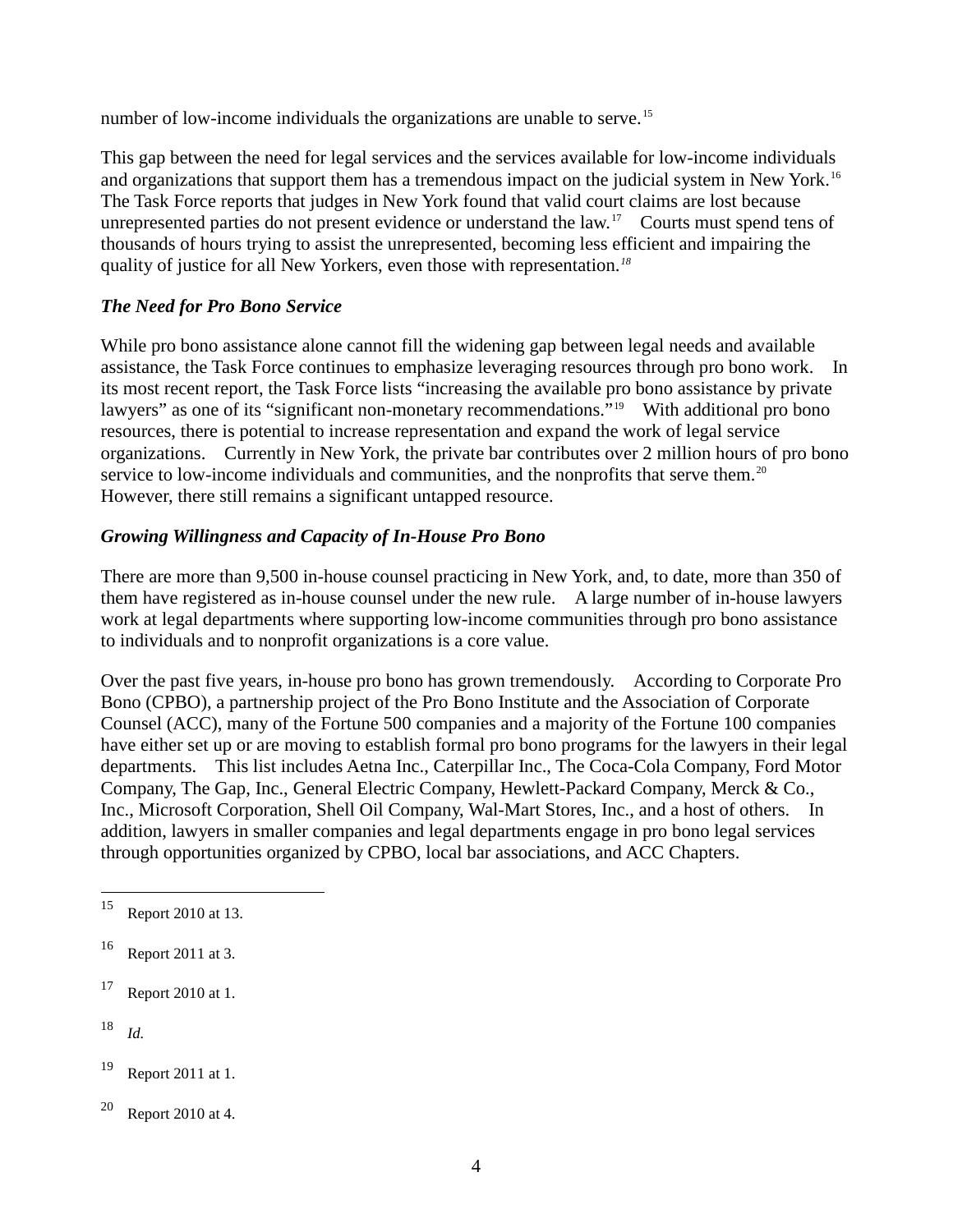This trend is especially true in New York. Companies such as American International Group, Inc., American Express Company, Citigroup Inc., Deloitte and Touche, Federal Reserve Bank of New York, The Goldman Sachs Group, Inc., International Business Machines Corporation, JPMorgan Chase & Co., MasterCard Corporation, MetLife, Inc., News Corporation, New York Life, PepsiCo, Inc., Philip Morris International Inc., Pfizer Inc., Time Warner Inc., Verizon Communications Inc., Viacom Inc. and others have not only expressed an interest in pro bono, they have begun to set up or have set up formal pro bono programs within their legal departments. The Pro Bono Partnership, Inc., a Westchester County- based nonprofit, 501(c)(3) legal services provider, has as a core mission to engage in-house attorneys on transactional and corporate pro bono matters for charitable organizations in New York, New Jersey and Connecticut. Since its start in 1997, it has successfully worked with most of these and other legal departments. In addition, the New York ACC Chapters and the New York State Bar highlight pro bono opportunities for in-house counsel to its members.

### *The Need to Create a Simple Process*

Rule 6.1 of the New York Rules of Professional Responsibility provides that "Lawyers are strongly encouraged to provide pro bono legal services to benefit poor persons. (a) Every lawyer should aspire to (1) provide at least 20 hours of pro bono legal services each year to poor persons…." (The Rule also applies to pro bono services provided to charitable, religious, civic and educational organizations.). Rule 6.1 makes no distinction between locally licensed and registered in-house counsel.

To ensure that the private bar is fully supporting the role it can play in addressing the crisis in legal services, and to afford in-house counsel the opportunity to efficiently provide pro bono assistance to communities in need, New York should amend its rule to grant in-house counsel the ability to easily comply with Rule 6.1, satisfy their ethical obligations, and provide pro bono representation to underserved individuals and nonprofit organizations.

In order for the amended rule to most benefit New York, its citizens, and its courts, it should be drafted so that it will: (1) add to the number of lawyers able to assist low-income communities; (2) broaden the reach of services legal aid providers are able to give; (3) minimize the burden overtaxed legal service providers already bear; (4) expand the number of low-income individuals and communities served; (5) reduce the burden on the courts; (6) bring efficiencies to the justice system; and (7) ensure that pro bono counsel provide competent and diligent assistance, subject to the rules of New York.

The language proposed below, as §522.8 Pro bono services, achieves these goals. However, some states have adopted rules counter to these objectives.

#### *Unnecessary Obstacles to Pro Bono Practice*

Several jurisdictions have adopted practice rules that, while allowing in-house counsel to perform pro bono work, unduly restrict the ability of registered in-house counsel to provide pro bono services to indigent communities. These limitations are unnecessary and serve to decrease the number of competent lawyers able to provide assistance to those in desperate need and reduce the number of clients served.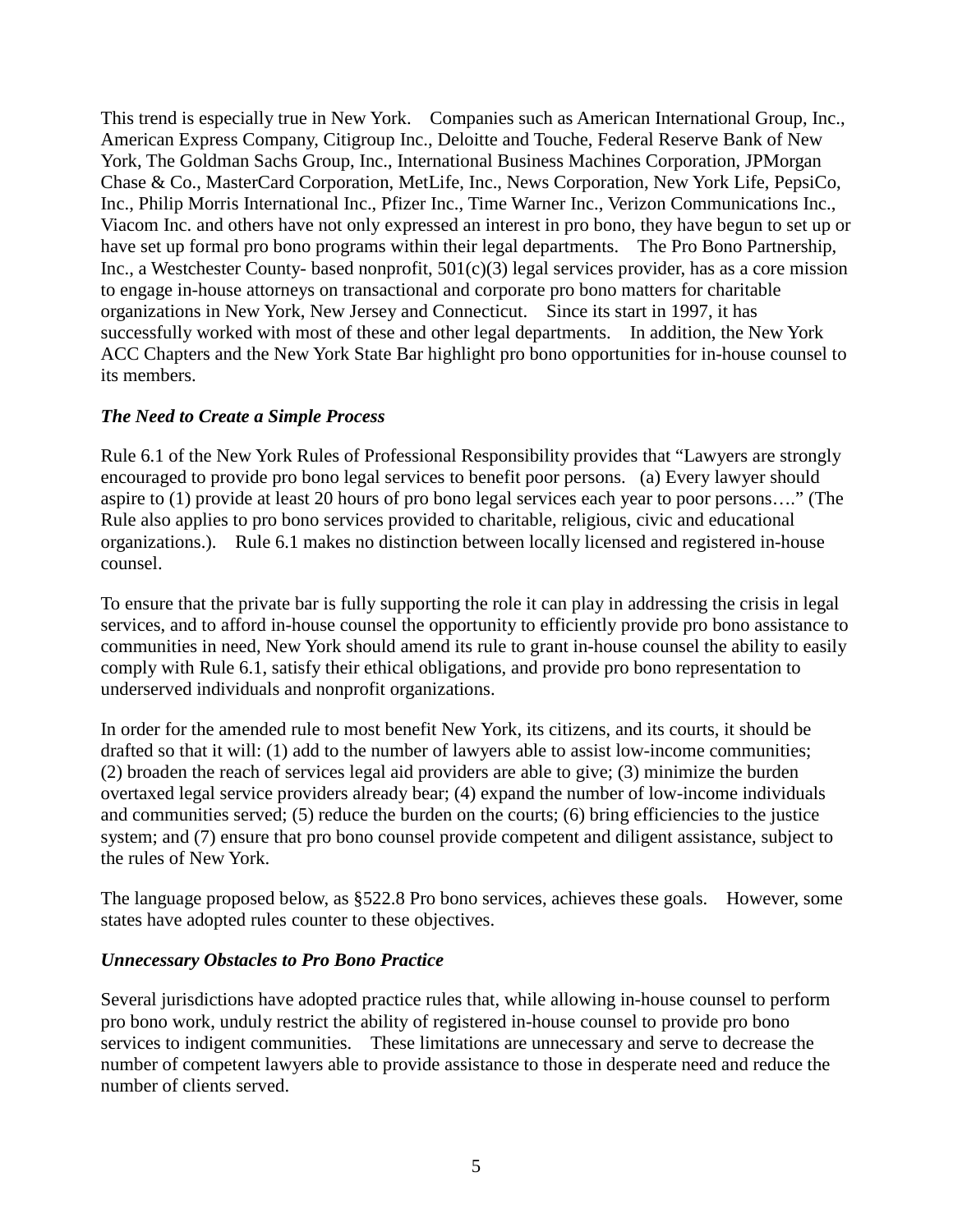# *Under the Supervision of a Locally-Licensed Lawyer*

Some states have adopted requirements that in-house counsel licensed to practice in another jurisdiction provide pro bono assistance under the supervision of a lawyer licensed to practice in-state. This is an unnecessary restriction that limits the amount of time competent lawyers are able to provide direct assistance to clients and reduces the number of clients served.

First, it requires that lawyers licensed in-state dedicate time and resources to act as supervisors to lawyers who are already licensed to practice and are in good standing in another jurisdiction, constraining the ability of licensed lawyers to serve clients directly. Second, it hampers the ability of qualified in-house counsel to provide advice and services to communities in need by insisting that they only do so under close supervision. Third, it mandates that two lawyers provide services to one client regardless of whether the matter requires such staffing.

New York rules already require lawyers, including registered in-house counsel, to competently represent their clients and to acquire "the legal knowledge, skill, thoroughness and preparation reasonably necessary for the representation." Rule 1.1 of the New York Rules of Professional Conduct. Further, the new in-house counsel rule already requires registered in-house counsel to "abide by all of the laws and rules that govern attorneys admitted to the practice of law in this State," except as specifically limited in the new rule. Part 522.3(d) of the Rules of the Court of Appeals for the Registration of In-House Counsel. To mandate that, in addition, these lawyers must work under the supervision of another is an unnecessary limit on services that are in desperate need.

### *In Association with an Approved Legal Aid Organization*

Other states require that registered in-house counsel provide pro bono services in association with an approved legal aid or similar organization. Many in-house legal departments and corporate counsel already work with legal aid organizations in New York and will continue to do so. However, restricting registered in-house counsel from working with other organizations that serve low income communities, including law firms, courts, social service agencies, and community groups, prevents in-house counsel from serving the breadth of low income families and organizations in need.

Legal aid organizations are already exhausting their resources; they can only assist volunteer attorneys so much. In a number of communities, local legal service programs have reduced staff or have closed offices. This limits the ability of volunteers to provide services through those organizations.

In addition, legal aid organizations only serve a small segment of low income households in need. Many legal aid organizations narrow the focus of their work, excluding certain types of clientsor certain types of matters, like foreclosures and divorce. Furthermore, only a small percentage of low income households in New York seek assistance from legal aid organizations.<sup>21</sup>

<sup>&</sup>lt;sup>21</sup> Only seven percent of low income households in New York who experienced a civil legal problem in the past year sought help from legal aid organizations. *See*, Findings of Lake Research Partners on Civil Legal Needs Among Low Income New York State Residents, Appendix 17 to The Task Force to Expand Access to Civil Legal Service in New York. *Report to the Chief Judge of the State of New York* at 58 (Nov. 2010), available at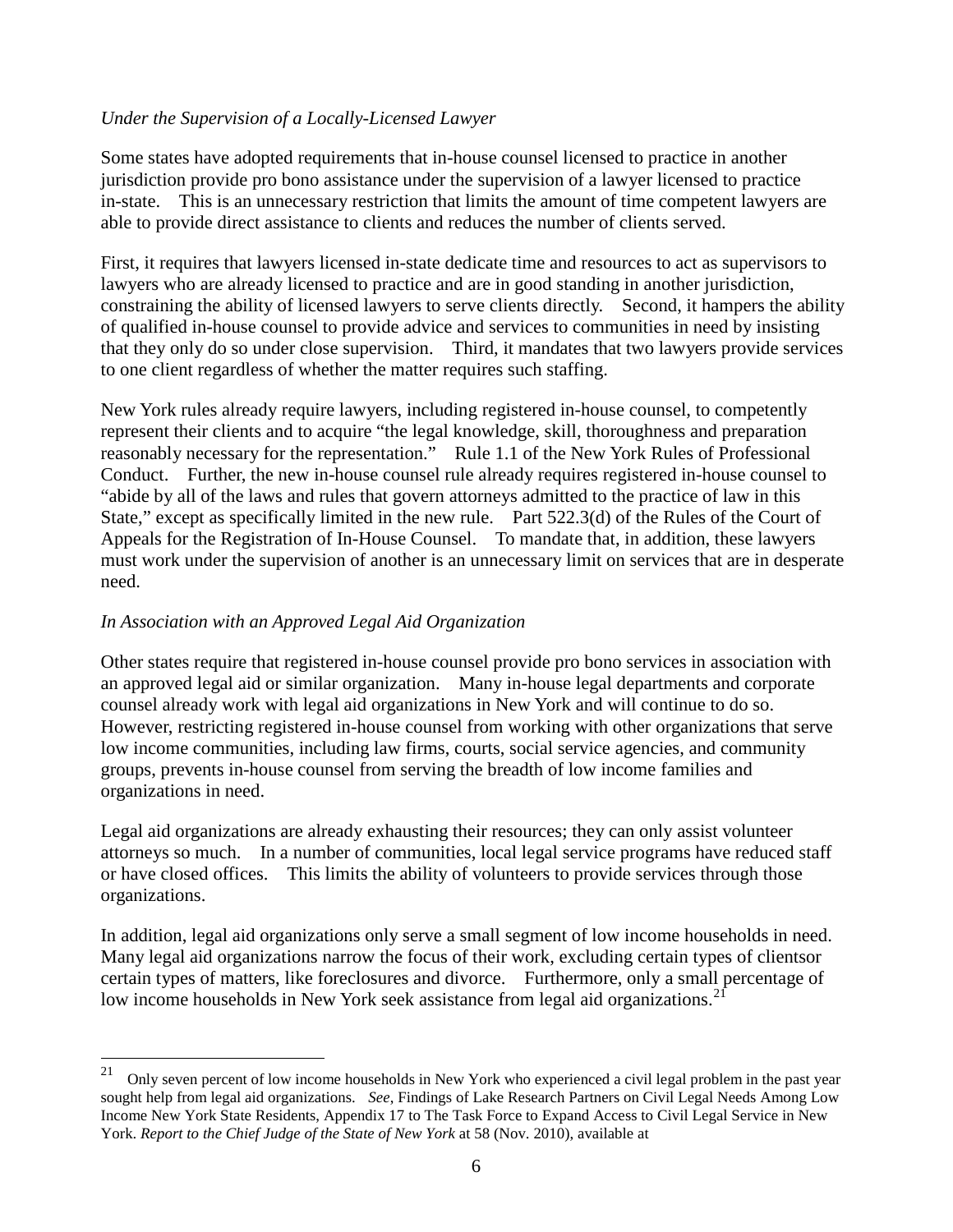The need to identify diverse avenues through which low income communities can be served is tremendous. Mandating that registered in-house counsel can only provide services in partnership with an approved legal service provider or similar organization unnecessarily hand-cuffs what these lawyers can do and who they can help.

# *Further Study of the Continued Applicability of the Pro Hac Vice Rules*

The proposed language maintains the applicability of the current *pro hac vice* admission rules to in-house counsel, limiting their ability to appear before tribunals without the assistance of fully barred New York attorneys. Although maintaining these rules will diminish the benefits that in-house counsel can bring to those in need of representation in New York, some study is required to better understand whether applying these rules is necessary to protect clients in need. This study should be undertaken expeditiously.

# *Proposed Language:*

-

The underlined and italicized language below has been drafted to empower New York registered in-house counsel to provide pro bono services, without unnecessary restrictions, but subject to the New York Rules of Professional Conduct.

# **§522.4 Scope of legal services**

An attorney registered as in-house counsel under this Part shall:

- (a) provide legal services in this State only to the single employer entity or its organizational affiliates, including entities that control, are controlled by, or are under common control with the employer entity, and to employees, officers and directors of such entities, but only on matters directly related to the attorney's work for the employer entity, and to the extent consistent with the New York Rules of Professional Conduct;
- (b) not make appearances in this State before a tribunal, as that term is defined in the New York Rules of Professional Conduct (22 NYCRR 1200.0 Rule 1.0[w]) or engage in any activity for which *pro hac vice* admission would be required if engaged in by an attorney who is not admitted to the practice of law in this State;
- (c) not provide personal or individual legal services to any customers, shareholders, owners, partners, officers, employees or agents of the identified employer; and
- (d) not hold oneself out as an attorney admitted to practice in this State except on the employer's letterhead with a limiting designation.

[http://www.courts.state.ny.us/ip/access-civil-legal-services/PDF/CLS-TaskForceREPORT.pdf.](http://www.courts.state.ny.us/ip/access-civil-legal-services/PDF/CLS-TaskForceREPORT.pdf)